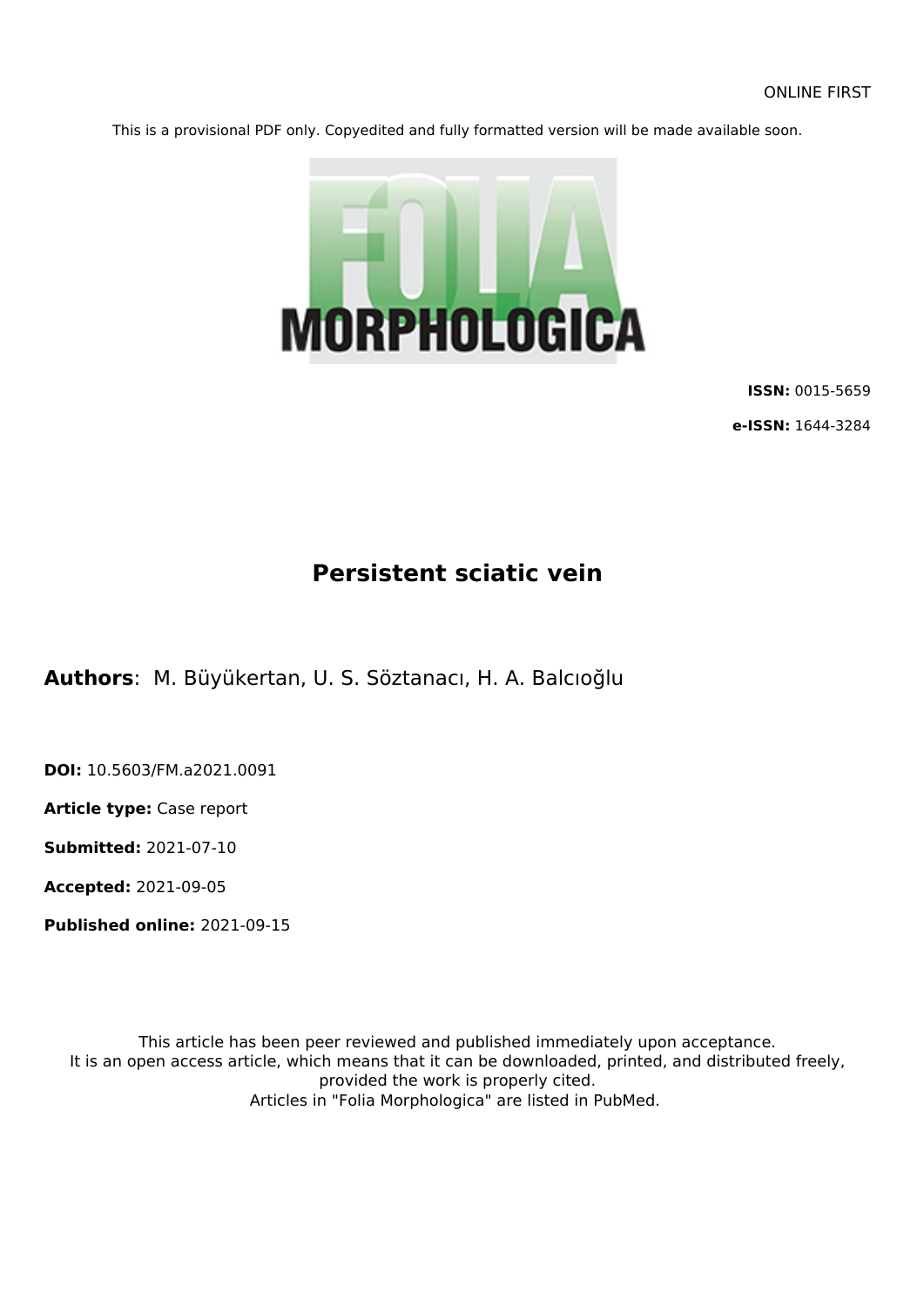### **Persistent sciatic vein**

M. Büyükertan et al., Persistent sciatic vein

M. Büyükertan, U.S. Söztanacı, H.A. Balcıoğlu

Department of Anatomy, Faculty of Medicine, University of Health Sciences, Istanbul, **Turkey** 

Address for correspondence: H.A. Balcıoğlu, DDS, PhD, Department of Anatomy, Faculty of Medicine, University of Health Sciences, Üsküdar, 38000 İstanbul, Turkey, tel: +90 530 526 29 36, e-mail: habalci@gmail.com

M. Büyükertan: ORCID: https://orcid.org/0000-0001-8513-681X

U.S. Söztanacı: ORCID: https://orcid.org/0000-0002-7100-9067

H.A. Balcıoğlu: ORCID: https://orcid.org/0000-0003-2291-0884

# **ABSTRACT**

**Background:** Venous anomalies of the lower extremity are a challenge when found as rare variations. Physicians should be aware of morphological variations in this region for correct diagnosis and management of diseases such as deep vein thrombosis.

**Materials and methods:** During the routine dissection of the lower extremities of a Caucasian male cadaver, a case of persistent sciatic vein was found.

**Results:** A persistent sciatic vein originating from the saphenopopliteal junction coursed proximally and laterally to enter into the adductor magnus muscle, at the right side. Running through the fibers of the adductor magnus anteriorly, the variant vein drained into the deep femoral vein just medial to the vastus medialis muscle.

**Conclusions:** As being a rare congenital vascular anomaly, the persistent sciatic vein should be correctly diagnosed and defined during the radiologic assessments, surgical interventions and blockades for better outcomes and lesser complications.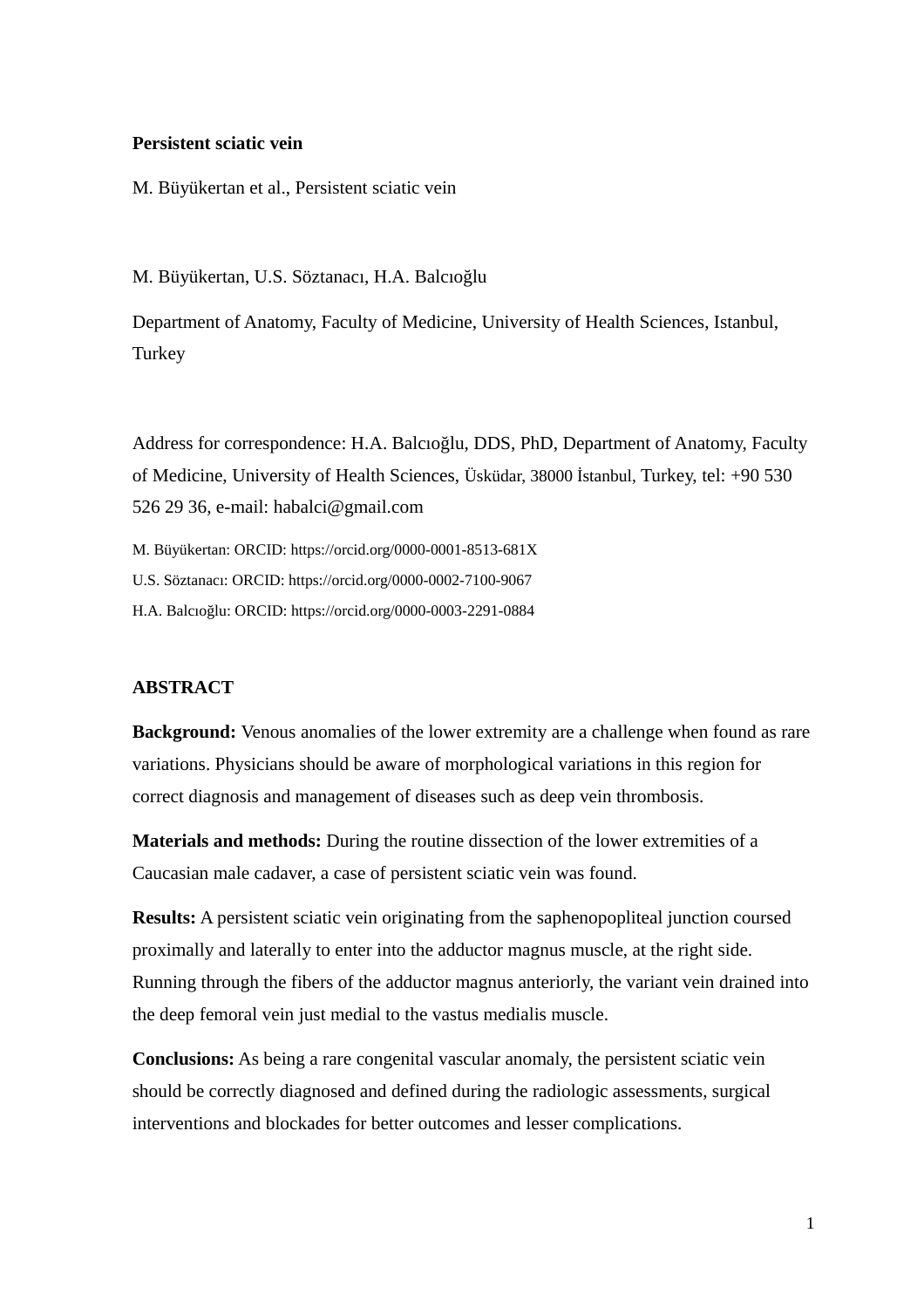**Key words: sciatic vein, popliteal vein, variation, cadaver, deep femoral vein, Klippel-Trénaunay-Weber syndrome**

# **INTRODUCTİON**

During the 9th to 15th weeks of embryonic development of foetus, the large primitive axial vein drains the lower extremity. When the femoral vein grows into the main trunk of the thigh, the greater axial vein turns into a lesser arcade along the sciatic nerve. In case of persistence of this axial vein which normally should regress is defined as the persistent sciatic vein (PSV) (1).

PSV, first described by Servelle in 1978, is a rare congenital vascular anomaly characterized by varicose veins, cutaneous hemangiomas, and soft/hard tissue hypertrophy and it is often related with Klippel-Trenaunay Syndrome (KTS). The main venous outflow may be provided by a PSV when the femoral vein is occluded (2).

Classical textbooks define the popliteal vein to be formed by the junction of the anterior and posterior tibial veins at the lower border of the popliteus muscle. Crossing the popliteal fossa vertically, at its superior border the vein passes through the adductor hiatus to become the femoral vein. Within the popliteal fossa, from superficial to deep, first the tibial nerve then the popliteal vein is ,encountered. The popliteal artery is located deep to the popliteal vein and it is in contact with the femur and the joint capsule. The popliteal vein and artery are in the same fibrous sheath. At the distal border of the popliteus the popliteal vein is posteromedial to the popliteal artery and superiorly it lies posterior to the artery (3, 4).

Both the anatomy and surgery books lack adequate descriptions of popliteal vein formation and its possible variational patterns and also the multiple variational tributaries. Therefore, any case or research study might add to the comprehensive understanding of the nature of these vessels.

### **CASE REPORT**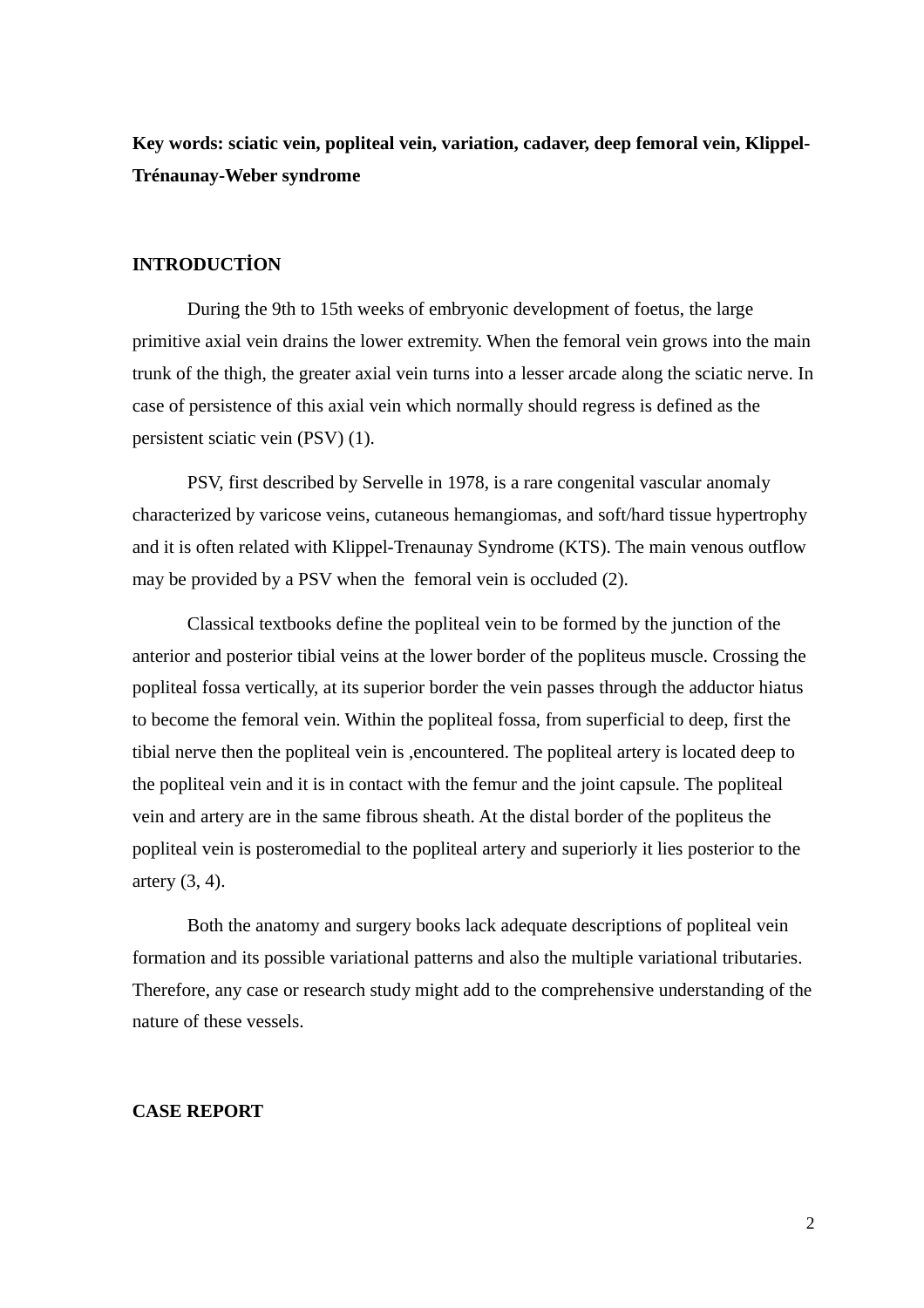During the routine dissection of the lower extremities of a Caucasian male cadaver, a case of PSV was encountered at the right popliteal fossa: The variant vein was originated from the saphenopopliteal junction (SPJ). While the popliteal vein was ascending anteriorly and medially to enter into the adductor canal, the variant vein was ascending laterally and penetrated the fibres of the adductor magnus muscle. The length of the variant vein, from the SPJ until its penetration into the adductor magnus muscle was 15.17 cm. The diameter of the vein at the emerging site was 8.58 mm and 8.61 mm. The popliteal vein (PV) was 9.28 mm at the SPJ and 9.60 mm at the inferior hiatus of the adductor canal. A vein considerable in diameter (3.85 mm) draining the AM muscle opening into the PSV was observed. When the dissection was progressed at the anterior surface of the thigh, the PSV was seen draining into the deep femoral vein just medial to the vastus medialis muscle. Small saphenous vein opened into the SPJ at its posterior aspect and the gastrocnemius vein at its medial aspect.

#### **DISCUSSION**

Persistent sciatic vein may act as the main venous outflow tract incase femoral vein is occluded, though it may persist in the presence of patent superficial and deep femoral veins (2, 5). The PSV in the present case with a diameter of 8 mm was observed together with a considerable sized popliteal vein which is 9 mm in diameter, that means the drainage of the leg was shared by these two veins.

Klippel-Trénaunay-Weber syndrome (KTWS) displays hypoplasia or aplasia of the femoral vein as a major finding together with the persistent sciatic vein since the PSV serves as a compensatory venous pathway (6). Peirce and Funaki reported the greater saphenous vein, deep femoral veins, and distal superficial femoral vein to be absent in a case of PSV in a patient with KTWS (7). All of these veins were morphologically normal in our case. According to Servelle the pathophysiology of KTWS is declared with the malformation of the popliteal vein. In this condition the venous drainage is maintained around the knee by the development of collaterals. One of these collaterals is PSV. However, the PV was evaluated and there was not a sign of occlusion or contraction in the present case. PSV is not unique to KTS; Cherry et al found only 20 patients with PSV in 279 patients with KTWS (2, 8).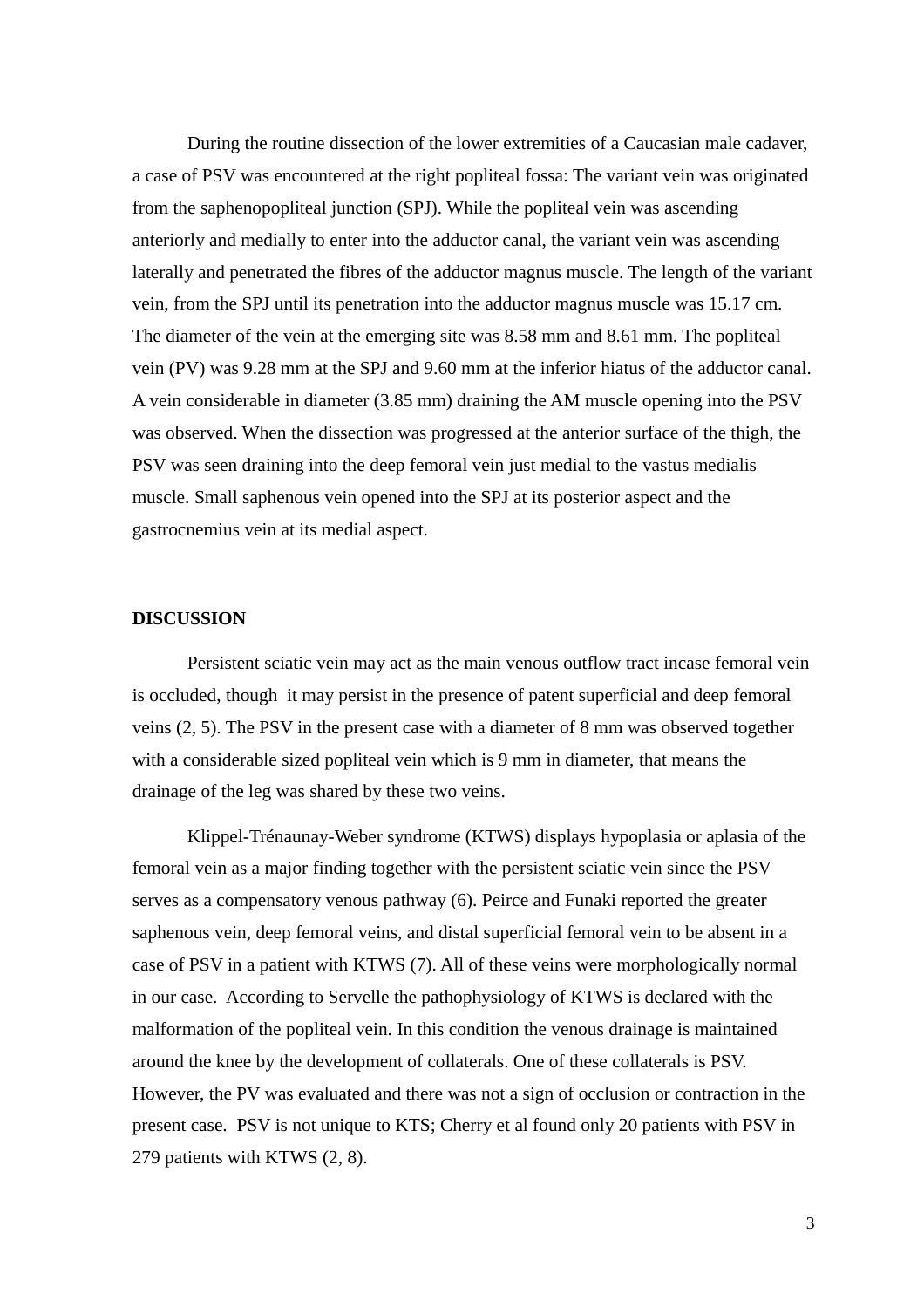Several reports are found implicating the popliteal venous ligation as a contributing factor to the lower extremity amputations due to the fractures, gun wounds, blunt and/or penetrating trauma of the lower extremity (9). Though the existence of variational veins such as PSV can be considered as an advantage in such conditions, because ligation of PV or PSV can be compensated by other vein, consequently it is important for the surgeons to consider the variational anatomy of the region very well before surgery.

This embryonic vascular remnant may be found in three morphological forms. The PSV is considered to be "complete" if courses along the thigh and buttock. A complete PSV arises from the popliteal vein, ascends to traverse the sciatic notch, and terminates draining into the internal iliac vein. An "upper" PSV arises from the minor tributaries of the upper thigh and passes through the sciatic notch ending in the pelvis. A "lower" PSV is limited to the distal and middle thigh opening into the deep femoral veins . Lower PSVs may also drain into an embryonic subcutaneous venous plexus (2). Considering these patterns, the PSV in our case was a typical "lower" one draining into the deep femoral vein.

Cross et al investigated the vessels in the popliteal fossa of 52 lower extremities and 63 venograms he categorised the PVs in 9 groups, but they did not mention PVS in any way. They described the origin of the PV occurring as the joints of medial and lateral veins. Out of 9 groups one group fit our case which they stated the prevalence as %1,9. According to the drawings of them; medial vein was the continuation of the posterior tibial vein and lateral vein was the continuation of the fibular vein, but the terminations of these two branches were not detailed (9).

Koç et al reported a bilateral PSV case in which the popliteal veins both were hypoplastic contrary to our case. They reported the diameter of PV at the right side to be 5.21 mm, while we measured the diameter of PV as 9.3 mm in our case. In their case, the origin of the PSV was anterior tibial vein at the right side and junction of the anterior and posterior veins at the left side. In our case PSV originated from the saphenopopliteal junction. Koç et al reported the diameters of the PSVs at the origin and termination to be 7.08 mm and 8.53 mm respectively at the right side while 7.78 mm and 7.43 mm at the left side. Ours were 8.6 and 9.6 mm, respectively. The PSVs in both case reports drained into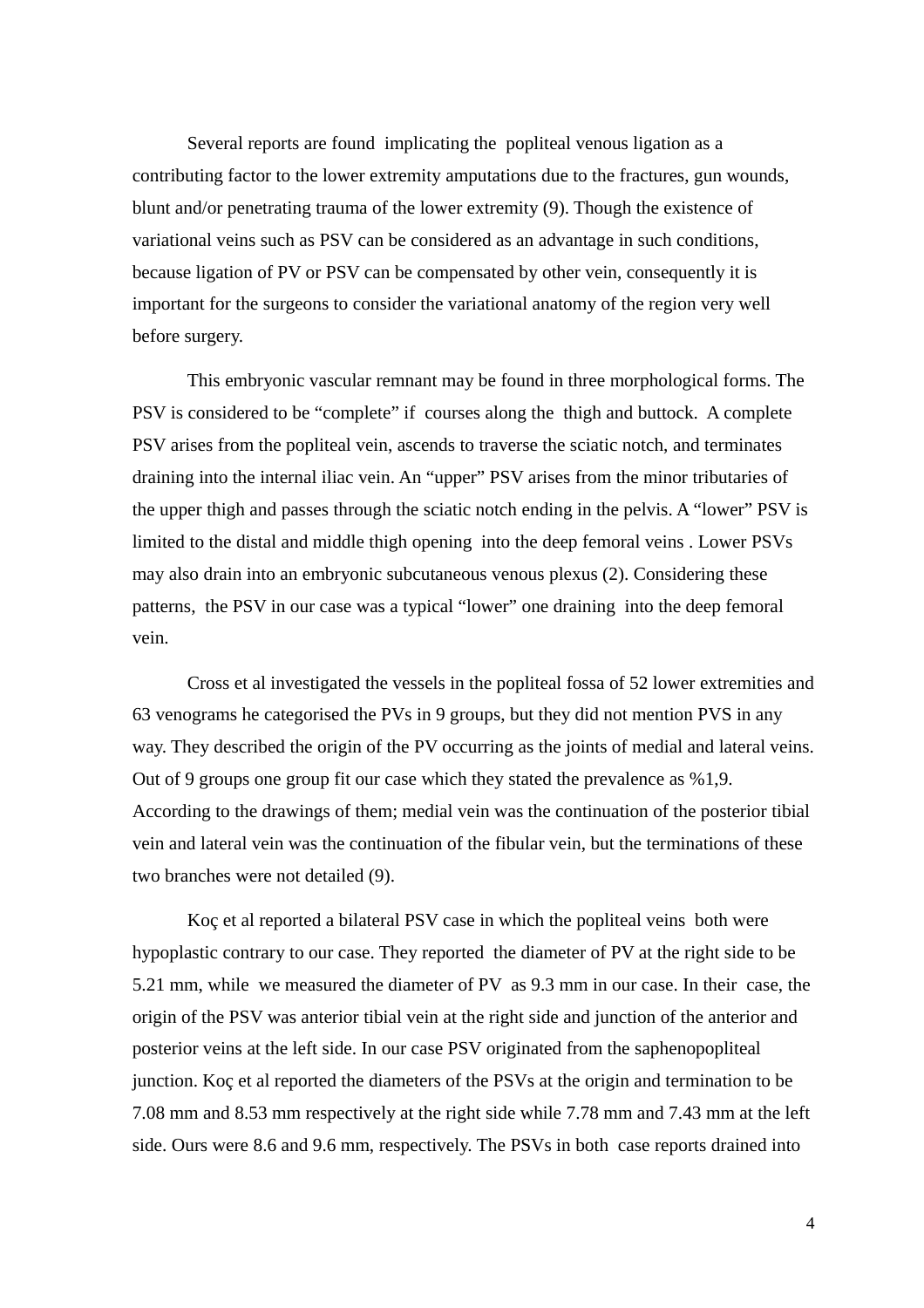the deep femoral vein (10). In our case, there was not an accompanying artery at the back of the thigh and the variant vein had no communication with the inferior gluteal vein or perforating veins along its course.

A solid knowledge of the variational venous anatomy of the lower extremities is crucial for the accurately assesment of the CT scans and ultrasound examinations. Being aware of the diverse femoral and popliteal vein variations may be helpful to comprehensively interpret the suspected deep vein thrombosis and plan the interventional management (11). Trigaux et al determined the presence of the sciatic venous axis and the possible incompetency of the deep venous system stressing the clinical consequences such as the rejection of the saphenectomy the sciatic venous pathway draining posterior varicose veins of the leg has (12). It was regarded such variant veins as a risk of complication during popliteal sciatic nerve blockade (10). To avoid this kind of complications ultrasound visualization of the region can help or more classically an aspiration may prevent an intravascular injection.

During the sciatic nerve decompression, the transgluteal approach is the conventional route through which the piriformis is reached and transected. Tubbs et al defined a new method for this procedure reaching the piriformis via the obturator canal in prone position. A potential presence of the PSV is very important, as in our case, since this new procedure is performed through adductor muscles. On the other hand, a complete PSV might be an obstacle during the transgluteal aproach (13).

When a literature search on the PSV is performed, a few research or case reports conducted by ultrasound and venography, poorly defining the origin, course, and termination of this congenital angiodysplasia, is found. An incidence of 0.7 to 9% appears as a result of overall review (11, 12). Cardoso, after analysing 32 lower limbs of cadavers reported the incidence of PSV as 6.25% (14) . Park et al detected 3 cases of PSV out of 445 patients in a retrospective CT venography research. In their research conducted on 41 cadavers and 169 phlebographies, Pompeo reports the incidence as 3.33%. Trigaux et al reported 7 patients with sciatic drainage pathway in more than 1200 ascending phlebographies in which no incidence is implicated (11, 15).

On the other hand, there stands a question if the incidences claimed in the aforementioned studies are reliable since MR angiography is the most suitable imaging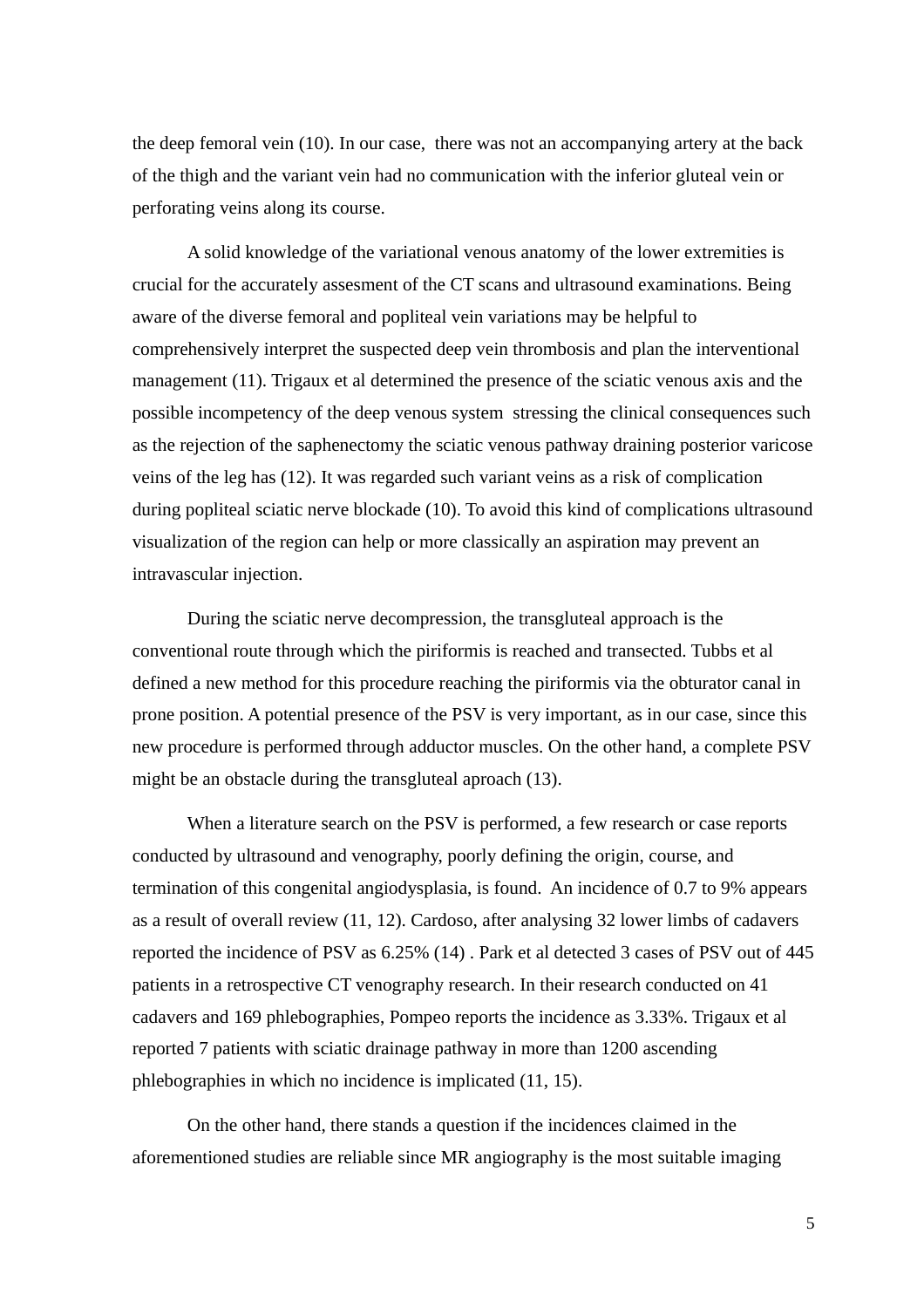technique to make a certain diagnosis (5) and solely the cadaveric dissections could reveal the exact emergence, course and termination of the variant vessels.

**Conflict of interest:** None declared

## **REFERENCES**

1. Uhl J-F. Focus on venous embryogenesis of the human lower limbs. Phlebolymphology. 2015;22:55- 63.

2. Cherry KJ, Gloviczki P, Stanson AW. Persistent sciatic vein: diagnosis and treatment of a rare condition. J Vasc Surg. 1996;23(3):490-7. Epub 1996/03/01. doi: 10.1016/s0741-5214(96)80016-4. PubMed PMID: 8601893.

3. Standring S. Gray's Anatomy- The Anatomical Basis of Clinical Practice. 41th ed. Standring S, editor: Elsevier; 2015 25th September.

4. Moore KL, Dalley AF. Clinically oriented anatomy: Wolters kluwer india Pvt Ltd; 2018.

5. Bastarrika G, Redondo P. Indirect MR venography for evaluation and therapy planning of patients with Klippel-Trenaunay syndrome. AJR Am J Roentgenol. 2010;194(2):W244-5. Epub 2010/01/23. doi: 10.2214/ajr.09.3417. PubMed PMID: 20093583.

6. Mavili E, Ozturk M, Akcali Y, Donmez H, Yikilmaz A, Tokmak TT, et al. Direct CT venography for evaluation of the lower extremity venous anomalies of Klippel-Trenaunay Syndrome. AJR Am J Roentgenol. 2009;192(6):W311-6. Epub 2009/05/22. doi: 10.2214/ajr.08.1151. PubMed PMID: 19457795.

7. Peirce RM, Funaki B. Direct MR venography of persistent sciatic vein in a patient with Klippel-Trenaunay-Weber syndrome. AJR Am J Roentgenol. 2002;178(2):513-4. Epub 2002/01/24. doi: 10.2214/ajr.178.2.1780513. PubMed PMID: 11804934.

8. Servelle M. Klippel and Trénaunay's syndrome. 768 operated cases. Annals of surgery. 1985;201(3):365-73. doi: 10.1097/00000658-198503000-00020. PubMed PMID: 2983626.

9. Cross L, Hall J, Howdieshell TR, Colborn GL, Gale TF. Clinical anatomy of the popliteal blood vessels. Clin Anat. 2000;13(5):347-53. Epub 2000/09/13. doi: 10.1002/1098-2353(2000)13:5<347::Aidca4>3.0.Co;2-9. PubMed PMID: 10982994.

10. Koç T, Gilan IY, Külekçi GD, Kurtoğlu Z. Bilateral persistent sciatic vein: report of a case with developmental, histological and clinical aspects. Surg Radiol Anat. 2014;36(2):189-94. Epub 2013/06/12. doi: 10.1007/s00276-013-1146-9. PubMed PMID: 23748841.

11. Park EA, Chung JW, Lee W, Yin YH, Ha J, Kim SJ, et al. Three-dimensional evaluation of the anatomic variations of the femoral vein and popliteal vein in relation to the accompanying artery by using CT venography. Korean J Radiol. 2011;12(3):327-40. Epub 2011/05/24. doi: 10.3348/kjr.2011.12.3.327. PubMed PMID: 21603292; PubMed Central PMCID: PMCPMC3088850.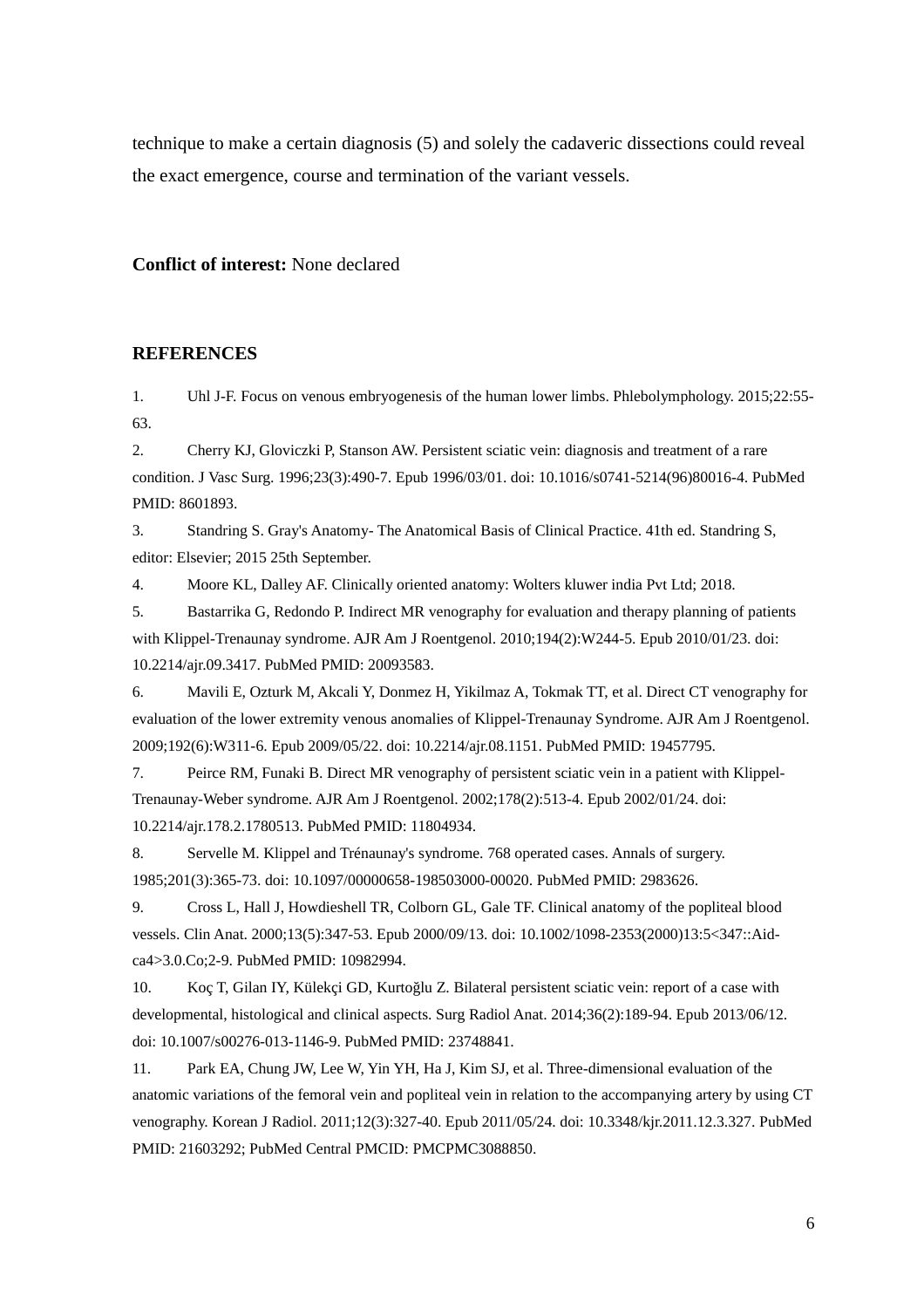12. Trigaux JP, Vanbeers BE, Delchambre FE, de Fays FM, Schoevaerdts JC. Sciatic venous drainage demonstrated by varicography in patients with a patent deep venous system. Cardiovasc Intervent Radiol. 1989;12(2):103-6. Epub 1989/03/01. doi: 10.1007/bf02577400. PubMed PMID: 2500240.

13. Tubbs RI, Barton JC, Watson CC, Kollias T, Ward RJ, Loukas M, et al. A novel method for sciatic nerve decompression: Cadaveric feasibility study with potential application to patients with piriformis syndrome. Translational Research in Anatomy. 2015;1:40-3. doi: https://doi.org/10.1016/j.tria.2015.10.006. 14. Cardoso BB, Alvarenga CO, Miyahara MDS, Burihan MC, Lima MRQAD, Kuwahara MC, et al. Persistência da veia ciática. Jornal Vascular Brasileiro. 2010;9(3):137-40. doi: 10.1590/s1677- 54492010000300007.

15. Pompeo A, Grinberg H, Burihan M, Prates J. Quão infrequente é a veia isquiática. Anais do Congresso Brasileiro de Angiologia e Cirurgia Vascular publicado no Jornal Vascular Brasileiro. Jornal Vascular Brasileiro. 2003;2:129.

**Figure 1. a:** Posterior aspect of the right thigh: After removal of skin and superficial fascia biceps femoris retracted (with hand and scissor) to display the PSV and adductor magnus. SN: Sciatic nerve, AM: Adductor magnus, ST: Semitendinosus, BF: Biceps femoris, PSV: Popliteal sciatic vein, SM: Semimembranosus, PV: Popliteal vein, SPJ: Saphenopopliteal junction. **b:** Posterior aspect of the right thigh with PSV retracted: The photograph reveals the neurovascular structures of the right popliteal fossa and the penetration of the PV through the adductor hiatus. The retractor indicates the medial aspect of the thigh. AM: Adductor magnus, BF: Biceps femoris, SN: Sciatic nerve, ST: Semitendinosus, PSV: Popliteal sciatic vein, AH: Adductor hiatus, PV: Popliteal vein, SM: Semimembranosus, SPJ: Saphenopopliteal junction. **c:** Anterior aspect of the right thigh: The photograph displays the drainage of the PSV into the DFV on the anterior aspect of the right thigh. DFV is located lateral to FV. The top scissor indicates the lateral aspect of the thigh. FV: Femoral vein, FA: Femoral artery, DFV: Deep femoral vein, PSV: Popliteal sciatic vein